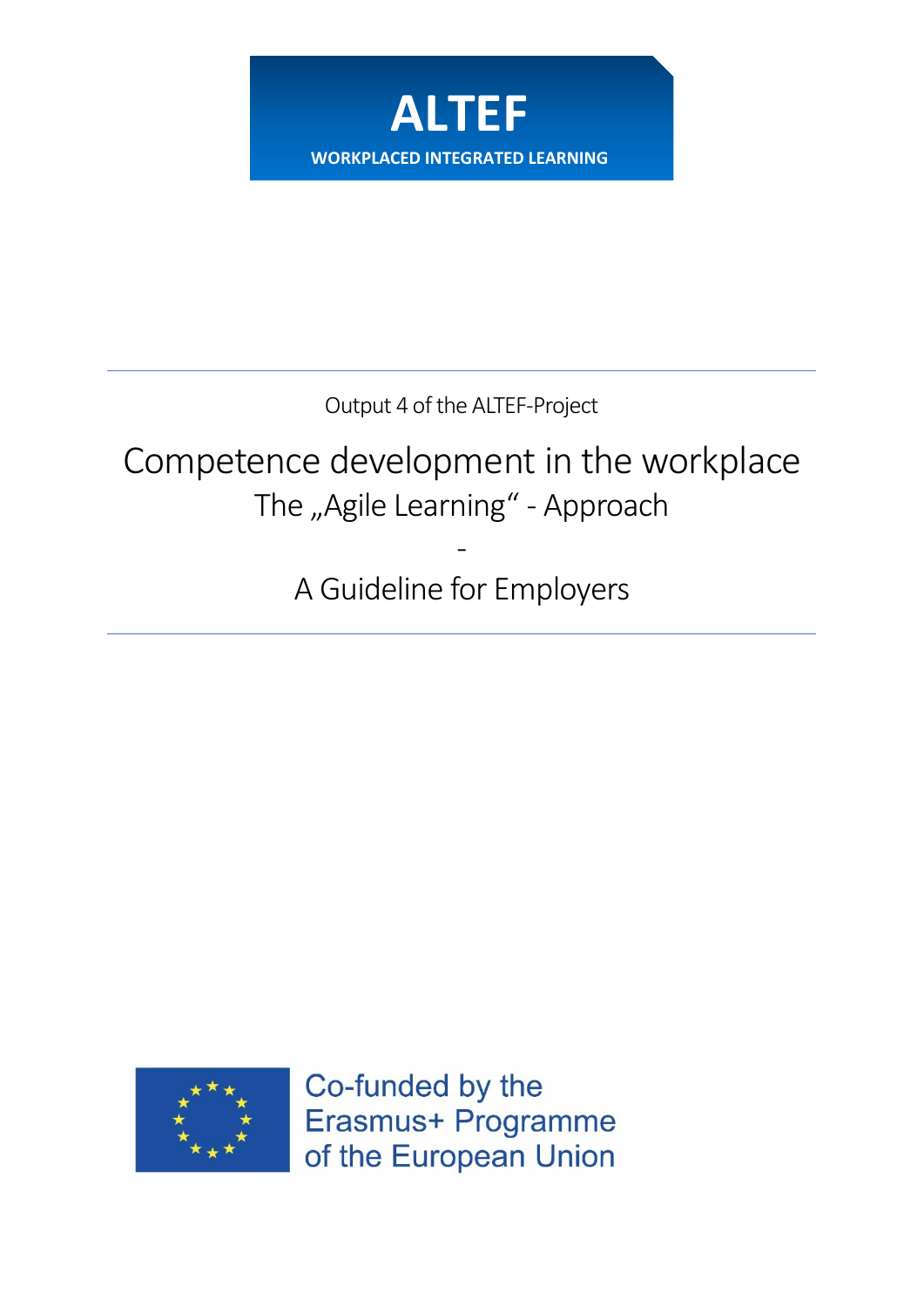# **Content**

# Authors

**Jörg Longmuss** Sustainum – Institute for Sustainable Economy Berlin [j.longmuss@sustainum.de](mailto:j.longmuss@sustainum.de)

**Benjamin Höhne** Beuth University of Applied Sciences Berlin [bhoehne@beuth-hochschule.de](mailto:bhoehne@beuth-hochschule.de)

<span id="page-1-0"></span>This paper is an output of the ALTEF project: "Workplace Integrated Learning for Technical Experts with a Vocational Background"

Berlin, Aalborg, Leiderdorp 2019

The European Commission support for the production of this publication does not constitute an endorsement of the contents which reflects the views only of the authors, and the Commission cannot be held responsible for any use which may be made of the information contained therein.

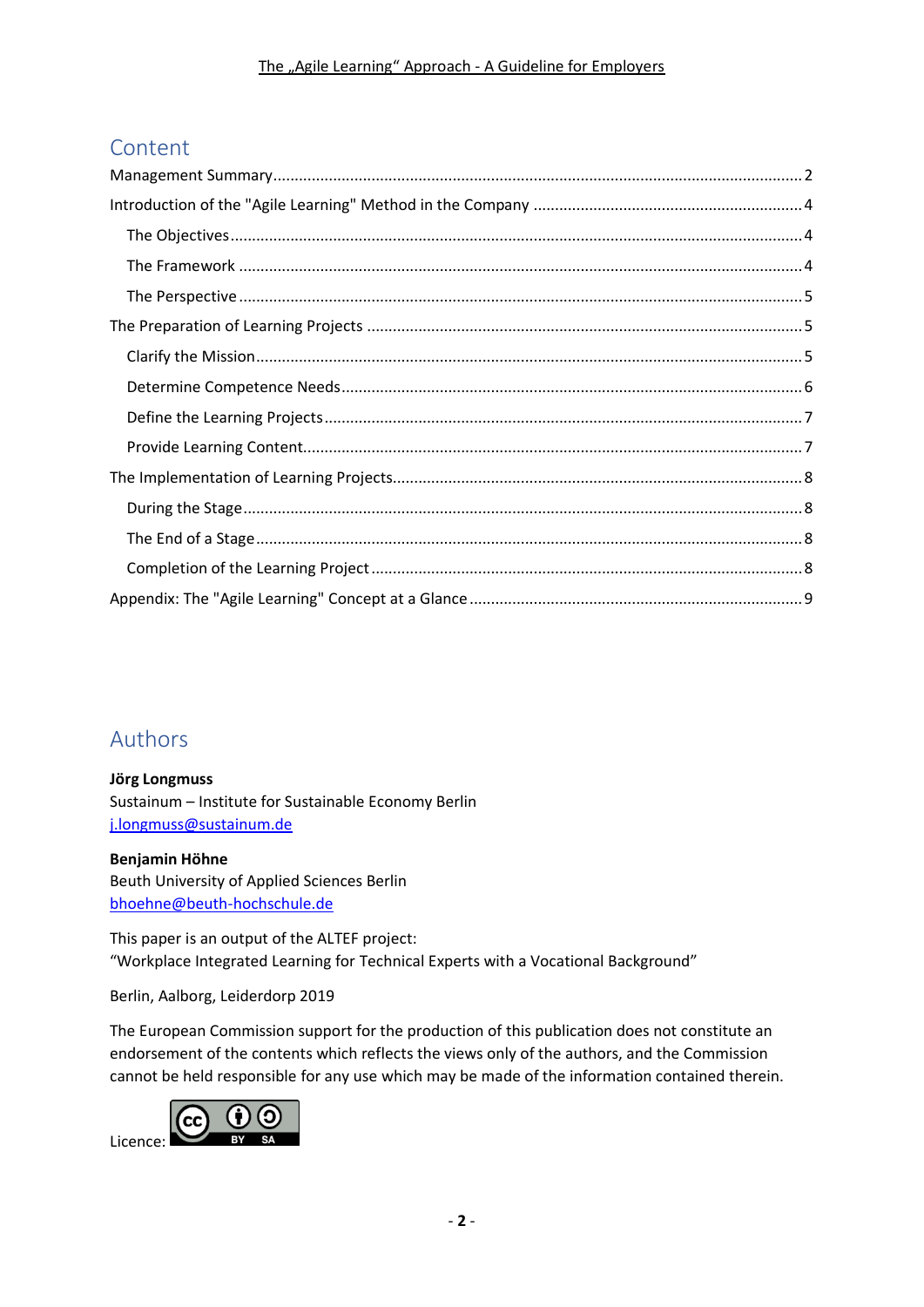### Management Summary

For a targeted development of competencies, it makes sense for employees to learn directly from their own field of work, dealing with real problems. The method of "Agile Learning" was developed for this purpose. Its aim is to enable learning within the work process and based on real tasks and thus to make competence development and knowledge transfer a continuous component of the company organisation.

In this method, a **learning task** is provided by an **internal sponsor** and **completed in stages** by the **learning group**, supported by **coaches**. Intermediate results are presented to the sponsor and must be accepted by him or her. Various aspects need to be clarified for these learning projects. This guideline aims to ensure that

- the introduction of learning projects takes place on a sustainable basis,
- the implementation is supported by the relevant stakeholders and
- the method can be carried out by the company itself in the long term.

Central points are:

#### **Objectives**

- What is strategically important for this first project, what is "nice to have"?
- How is the success of learning projects measured?

#### The Parties Involved

- Who has the role of the **sponsor** and checks the learning and work results?
- Who are the **participants**? Previous experience with the topic?
- Which **stakeholders** in the company may need to be involved?
- Who are the **coaches** to accompany the project? Are they internally available or shall they come from outside?

#### The Project

- Which **task** is to be processed?
- Are the necessary **learning contents** already available or do they have to be prepared by the coaches?
- What **time budgets** are available: Length of the work and learning phase (per day / per week and in total)?
- **IT infrastructure**: Is there a suitable learning and communication platform?
- Which internal experts can the teams turn to for **questions and support**?

## Specifications for the Start

- **Clarification of roles**: Who does what, who has what responsibility?
- **Project flow**: work assignments, intermediate stops, results
- **Schedule**: When does the project start? By when should which level be reached?
- **Conclusion**: Final presentation and reflection of process and learning outcomes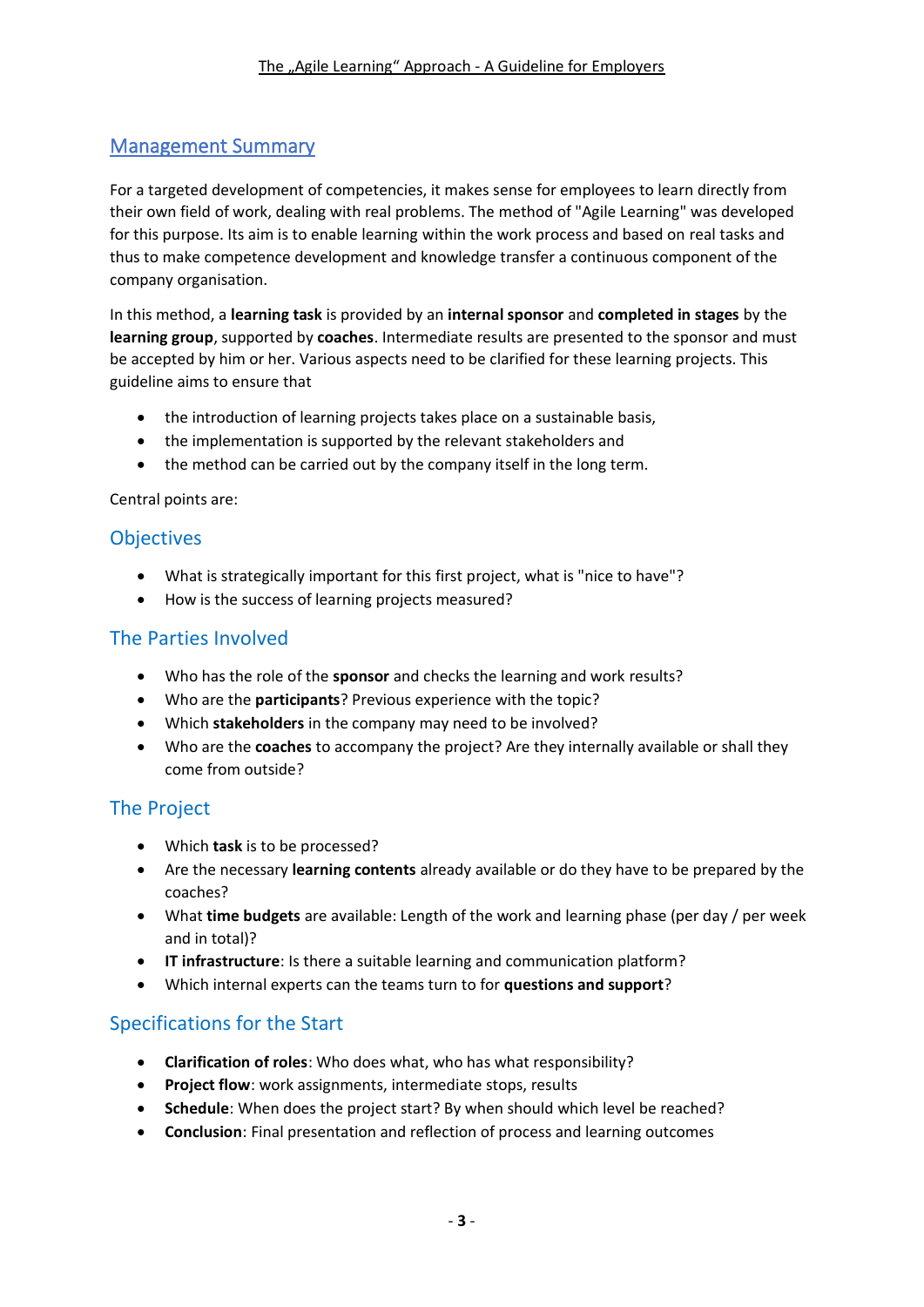## <span id="page-3-0"></span>Introduction of the "Agile Learning" Method in the Company

For a targeted development of competences that are needed in the company, it makes sense for the employees to learn from their own field of work rather than from imaginary tasks or case studies from another environment. In order to implement such competence development in companies, the "Agile Learning" approach was developed. Its aim is to enable learning in the work process and on the basis of real tasks and thus to make competence development and knowledge transfer a continuous component of the company organisation.

In this approach, **a learning task** is provided by an **internal sponsor**, which is worked on and presented in stages by **the learning group**, supported by **coaches**. A brief description of the method can be found in the appendix. For a detailed description see the ALTEF paper "Competence Development at the Workplace - The Agile Learning Approach".

A successful and long-term implementation of this method in a company has various prerequisites. This guide aims to ensure that

- the introduction is made on a sustainable basis.
- the implementation is supported by the relevant stakeholders and
- the method can also be supported by the company itself on the long run.

In every company and for every type of learning project, additional specific questions will arise and further clarifications will be necessary. Here an overview is provided of what needs to be clarified before agile learning projects begin and what needs to be decided in the course of and at the end of the projects.

#### <span id="page-3-1"></span>The Objectives

- What is the **reason for competence development**?
- What is the **topic of competence development**?
- **What results** should be available?
- How is the **success of the learning projects** and the method measured?
- To what extent can and should the method be used **in the long run**?

#### <span id="page-3-2"></span>The Framework

• **Naming a person with decision-making power:**

A clear decision by the management of the company or business unit to make the method (after probation in a pilot project) a standard procedure, and the appointment of the person responsible for driving this introduction forward;

• **Sponsor ("Product Owner"):**

Naming the person(s) responsible for day-to-day operational implementation, defining learning projects and deciding whether the results of the learning groups meet the requirements;

• **Stakeholders:**

Who else is involved in the company (Human Resources, Organisational Development, other departments, …)? What are their interests? How can they be integrated?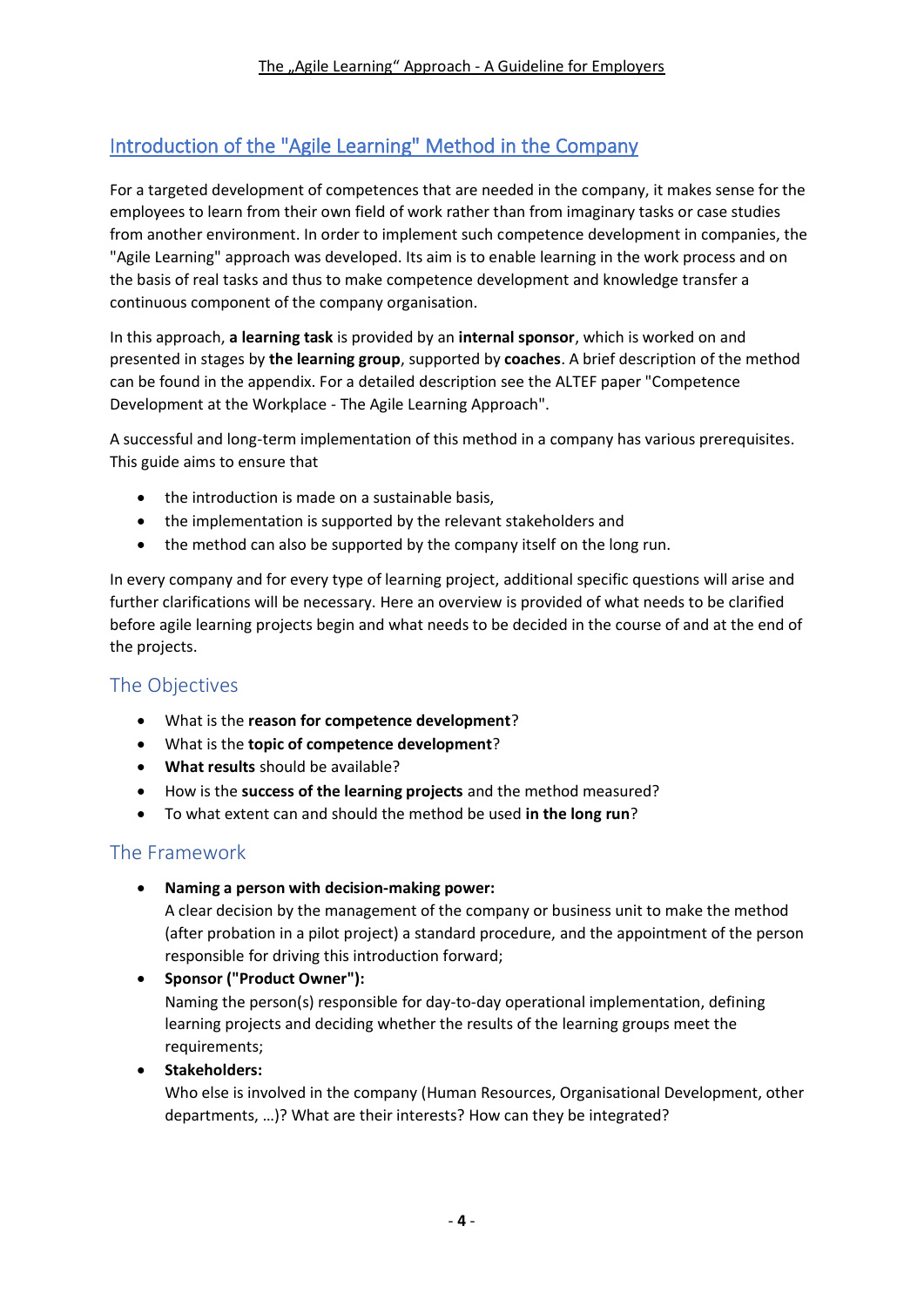• **Coaches:**

Which competences are needed by them? Is internal staff able to take over their or shall external ones be hired?

• **Evaluation and documentation:**

Deciding in which form the learning projects and the method as a whole should be evaluated and how the results should be documented;

• **Certification**:

How should the services provided and the competences acquired be classified and certified? E.g. on the basis of company competence profiles, analogous to other further training measures on behalf of the company, the award of internal certificates or - in cooperation with a university - credit points according to ECTS (European Credit Transfer System).

#### <span id="page-4-0"></span>The Perspective

In the course of the first pilot projects, it is still necessary to clarify

- How can a **constantly growing involvement of the product owner** take place?
- How can the **internal coaches be qualified**, as integration into the pilot projects and in separate measures?
- In case there is **external staff** (coaches and / or consultants): which role shall they have in the long term: supervision, evaluation, consulting?
- **Selection/development of suitable structures**:
	- o Main responsibility for agile learning in which department?
	- o Communication within the company, especially to potential target groups
	- $\circ$  Forms of involvement of the labor council and other participation structures
- A gradual **transfer of responsibility** to these structures

## <span id="page-4-1"></span>The Preparation of Learning Projects

In the run-up to a learning project a number of points has to be determined:

#### <span id="page-4-2"></span>Clarify the Mission

- Who is the **target group**: qualification, current position, age, future tasks, previous experience?
- How is competence development **organizationally embedded**? Responsibilities, instructions, procedures to be followed, overall company policy?
- **Who else is involved** or to be included: Human resources department, works council, adjacent departments, IT?
- What **resources** are available: Financial resources, length of learning phase, time budgets of learners (per day / per week and in total)?
- What **infrastructure** is available: Work equipment, rooms, etc.?
- **IT infrastructure** for the learning environment:
	- o Setting up a new communication platform or opening an existing one,
	- o Storage and editing options for teamwork,
	- Virtual conference rooms if required;

Minimum requirements are: reliable notifications, file exchange and online task distribution are possible.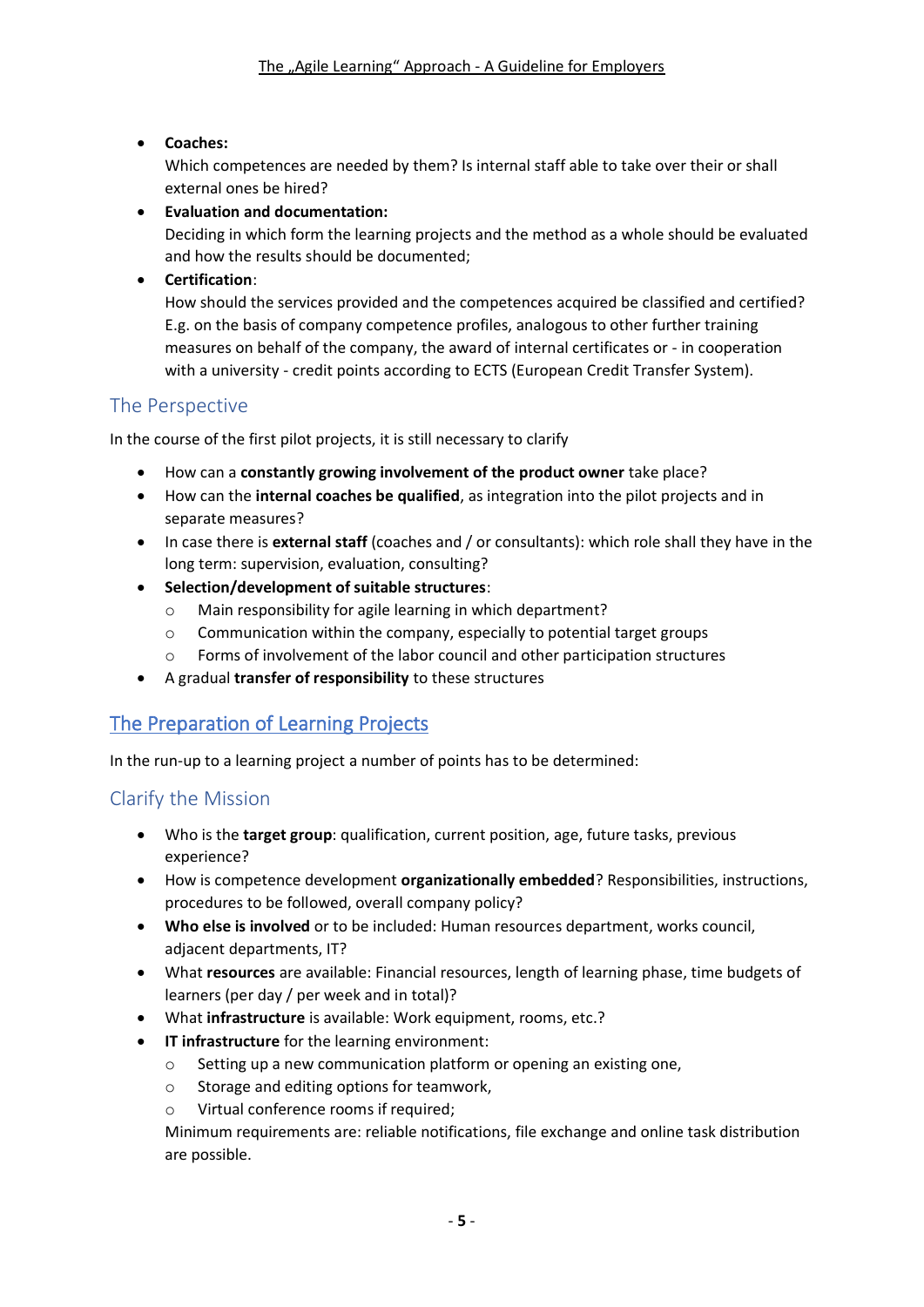### <span id="page-5-0"></span>Determine Competence Needs

- Which competencies does the target group already have?
- Which should it acquire?
- For what tasks should they be used?

As a rule, three perspectives should be considered for this:

- The superiors: Where do they see the current strengths and needs of the members of the target group, where should they develop to, what future tasks should they meet, what requirements will the company have in the future?
- The target group: Where do they see their strengths, where their development needs, what would they like to learn, where do they see their personal perspective?
- An expert view (ee.g. the human resources department or consultants): What could be unrecognized implications of company planning, what is common / important in this area in other companies, where is there already good practice that could help?

By combining these different perspectives, the competences to be imparted in the learning project must be brought into a manageable concept, which is backed by the superiors and the learning group. An example of such an approach is given in the box below.

#### Example from practice: **Learning on real tasks**

A department had been given a new area of responsibility that required additional knowledge and skills. The following steps have been taken to develop these:

1. Interviews were held with the human resources department, supervisors and employees of the department and a brief job analysis was conducted. Initially, very general learning areas such as "materials engineering" and "spreadsheets" were mentioned as desired, but finally two specific learning topics could be identified for which there was a current need: on the one hand, possible correspondences between current and outdated material names, and on the other hand, working with "if/then"-rules and between different worksheets when calculating with tables.

2. Material lists and worksheets from daily work were used as learning tasks in which these requirements were included and which were suitable for exemplary processing.

3. These learning tasks were worked on in small groups, alternating between technical input, exemplary self-work, processing instructions, intermediate stops with comparison of the learning results and a final reflection of the process.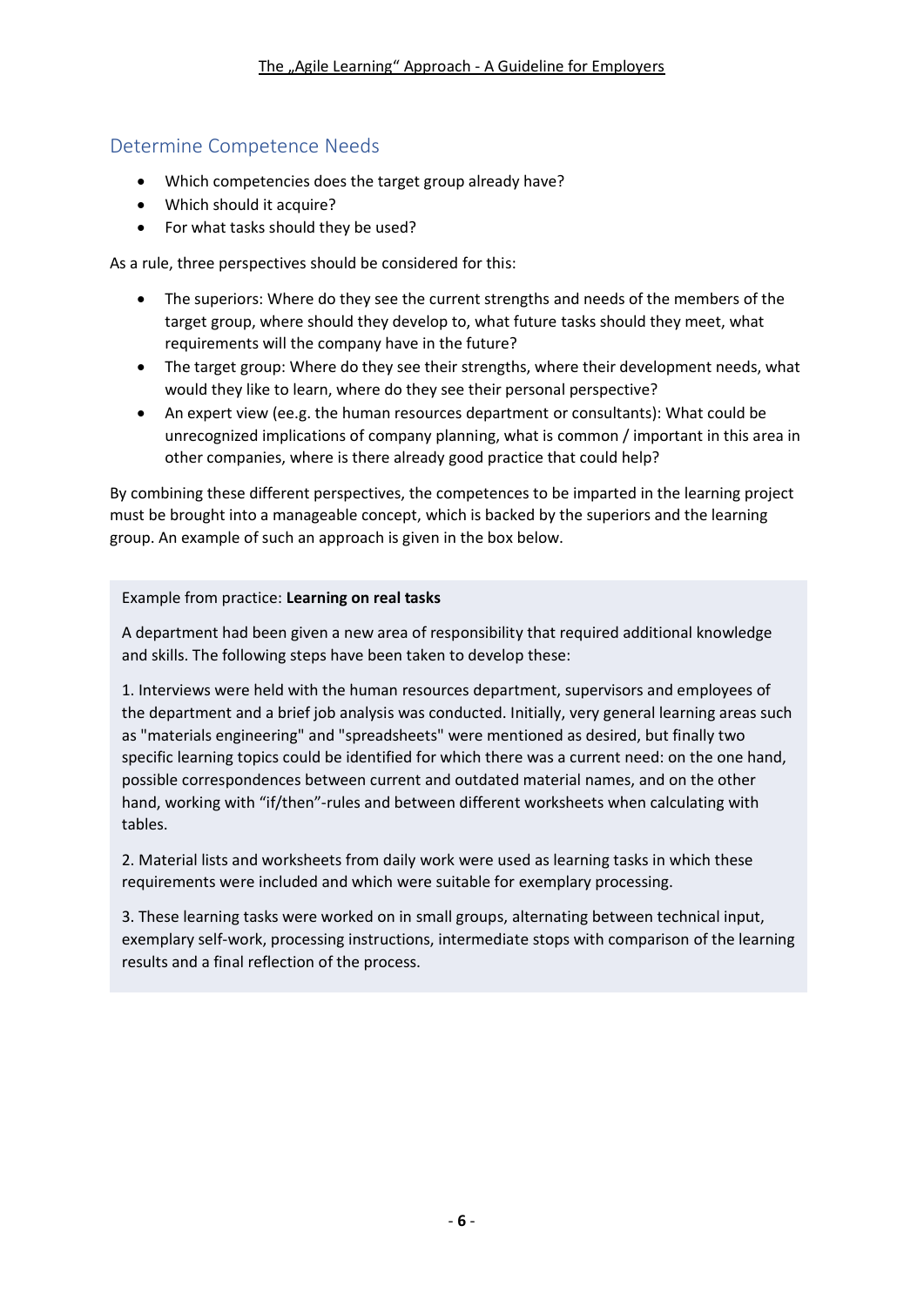## <span id="page-6-0"></span>Define the Learning Projects

Now the specific learning project can be determined. This includes

- **The employees** who are to participate in this learning project. Clarify and consider differences within the target group as far in advance as possible.
- To choose **a suitable practical problem** in coordination with the sponsor and the team as a learning task. The learning task can be based on the participants or the participants of a learning group can be determined according to who works best on a specific task.
- Clarifying the **resources in detail**
	- o **Time**: How much time is available to team members to complete the learning task, per day, per week and in total?
	- o **Rooms**: Can a workroom be set up in which the team and, if necessary, individual members can work undisturbed and in which presentation walls, flip charts and a Kanban board can remain if necessary? If not: How else is it ensured that the team can work unhindered?
	- o **IT**: Which programs and platforms should be used, e.g. Sharepoint, Jira, OneNote with Kanban extension etc.? Is it tested and stable? Does everybody master it? Is there a contact person for problems who is available and can react quickly?
	- o **Learning materials**: Are additional learning materials needed, e.g. moderation equipment, company documents, special computers / servers etc.? and firmly agree these resources with the parties involved
- The **roles of the participants**: Who is the sponsor, who is the representing the task, to what extent must operational experts be involved, are direct superiors involved? Once the roles have been clarified, it must also be ensured that there is sufficient commitment from all parties involved.
- **Define the schedule**. Which dates for which tasks? How is communication organized within the team, with the coaches and with the client? By when should which level be reached?

## <span id="page-6-1"></span>Provide Learning Content

Required learning content

- What content should be taught in the context of competence development / in the completion of the learning task?
- Which of these contents are available / elaborated / documented in the company, in what form are they available (suitable as learning material?)?
- To what content are there internal experts that can convey it? To what extent are these experts available?
- What content must be provided by external parties (because there are no internal ones or because these are not available)?
- In what form must / should the contents be prepared? It is important that their format is
	- o suitable for self-learning (scope, preparation),
	- o solution-oriented,
	- $\circ$  the work should produce verifiable and immediately helpful results for the learning project.
- How are the contents made available to the team?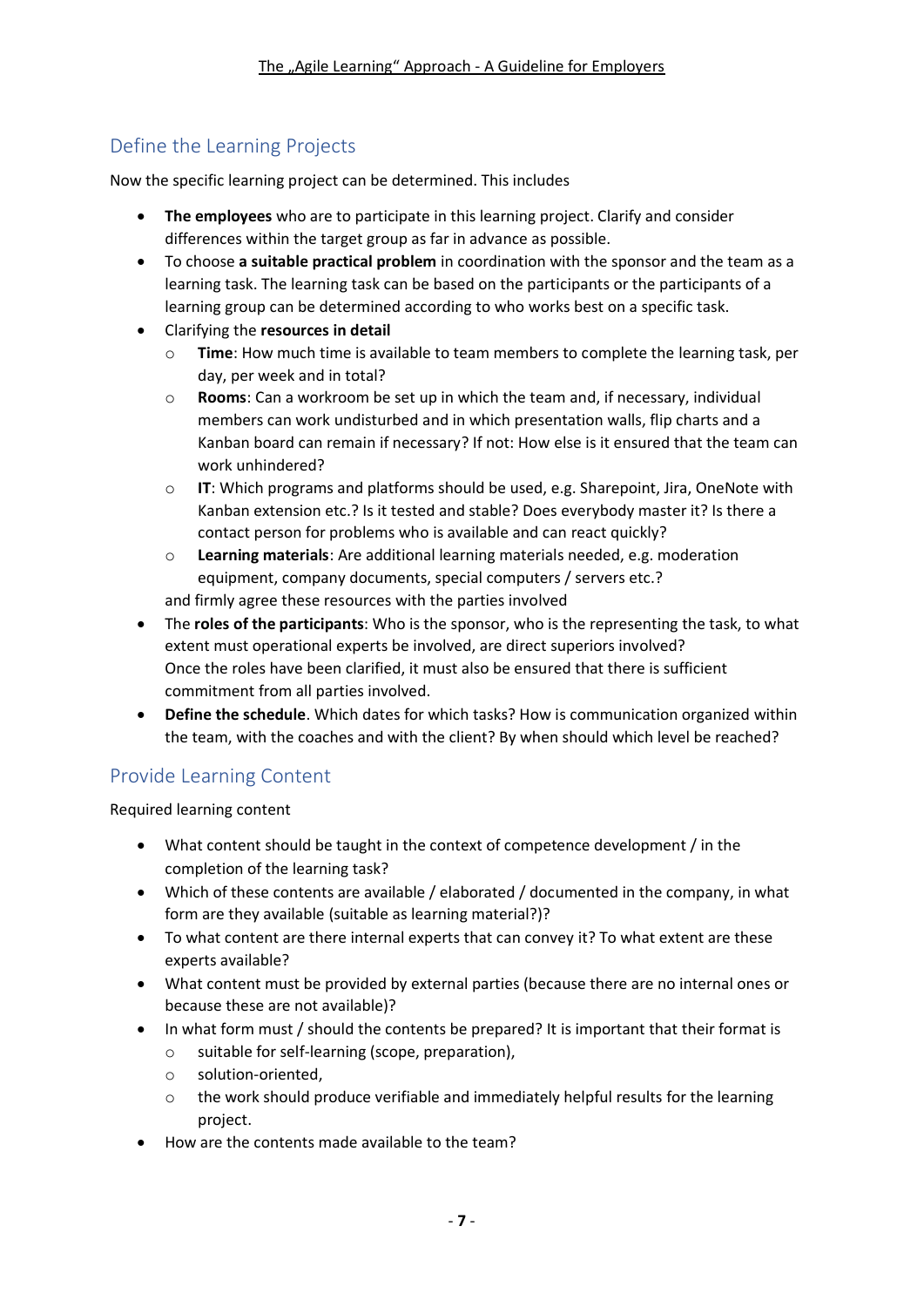# <span id="page-7-0"></span>The Implementation of Learning Projects

The work in an agile learning project is characterized by a stage-by-stage approach. A stage is the period of time necessary for the preparation of interim results, which represent such progress compared to the previous stage that they should be presented to the sponsor or a specialist coach. If the learners can only deal with the learning project parallel to their usual work, about four weeks are a realistic period. In principle, however, it should be noted that stage intervals of more than six weeks should be avoided if possible, as otherwise a "fragmentation" of group and work dynamics can be expected.

## <span id="page-7-1"></span>During the Stage

- The team works on reaching **the stage goal** of the learning project using the agreed tools, e.g. a Kanban board and a SharePoint;
- The **coaches** support this work by removing obstacles, e.g. problems with IT, or by procuring various resources such as technical experts, rooms or work material;
- If necessary, **intermediate stops** take place in which the team introduces each other to the work status, clarifies interfaces, synchronizes the procedure and arranges the next steps;
- The work is continuously **documented in public**, i.e. everyone has access to all documents in the current version at all times;
- Progress that is individually, collectively or organisationally relevant beyond the specific learning project can be recorded in a **learning diary**.

# <span id="page-7-2"></span>The End of a Stage

There are

- The **presentation of the results** to the sponsor of the learning project, who then either accepts the results or returns them to the team for revision.
- **Review**: Which goals were achieved, missed or rejected, what would have been better or easier, how would this problem be dealt with next time?
- The necessary **appointments for the next stage**: Which goals are to be achieved, which procedure is chosen, what is still required and how is it organised?
- The **process reflection** between coaches and team (possibly with the participation of the sponsor): How did the learning process go, what do we want to keep in the future, what do we want to do differently in the future - individually, collectively or organizationally - and how can the coaches support this?
- If the participants find it difficult to reflect in a team, it can also be useful to **keep a learning diary** in which they record their own development steps in key points. The form of the learning diary should represent the lowest possible hurdle for the creation of new entries.

# <span id="page-7-3"></span>Completion of the Learning Project

This includes

- The **final presentation**, if possible in front of a wider audience, to disseminate the results and show respect to the team;
- The **final reflection** of the learning process, including the remaining personal learning needs of each team member for the future, and
- A worthy conclusion with handing over the **certificates**.